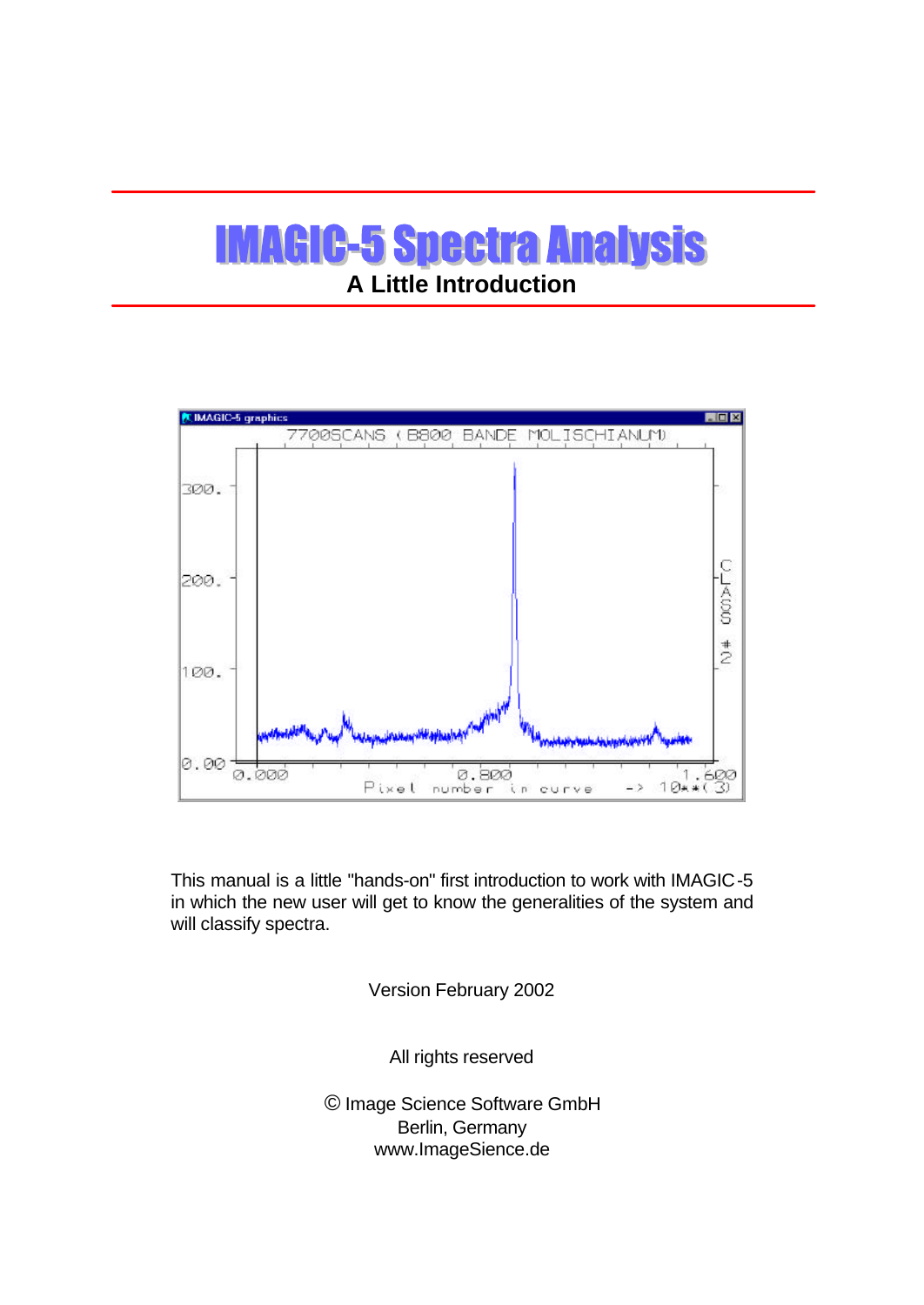This manual contains the following chapters:

# **INTRODUCTION**

A little introduction for new users to learn the generalities of IMAGIC-5 image analysis system.

### ♦ CLASSIFICATION OF SPECTRA

Doing some classification on spectra (1D images).

# RELATED REFERENCES

Some references

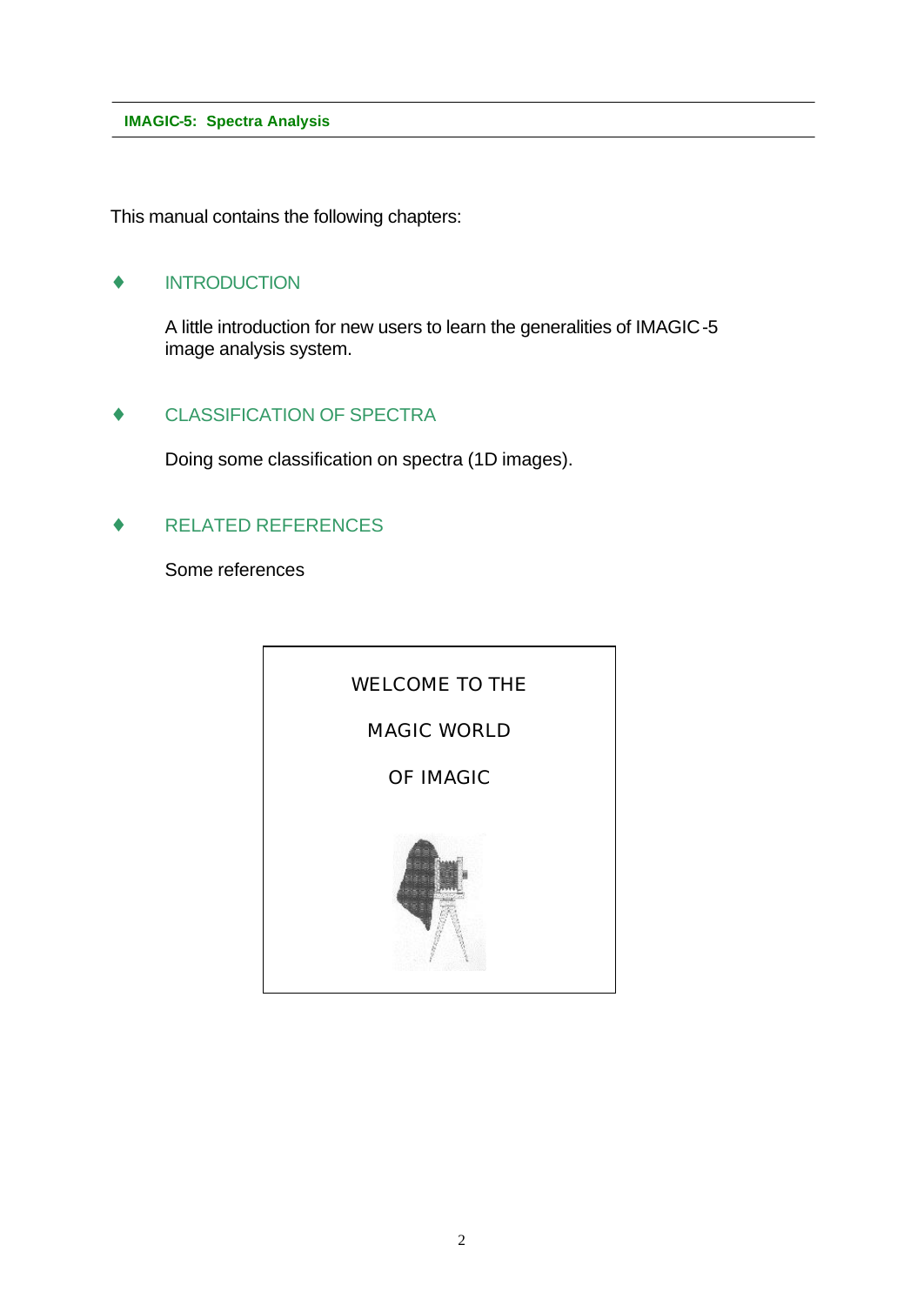# **Introduction**



# **Starting IMAGIC-5:**

Currently, IMAGIC-5 is only running as a console application in an MS-DOS window. You must therefore first open such a MS-DOS window. Use the corresponding icon



or start a Command Prompt using Start / Programs / Command Prompt

You will get an MS-DOS window like this:

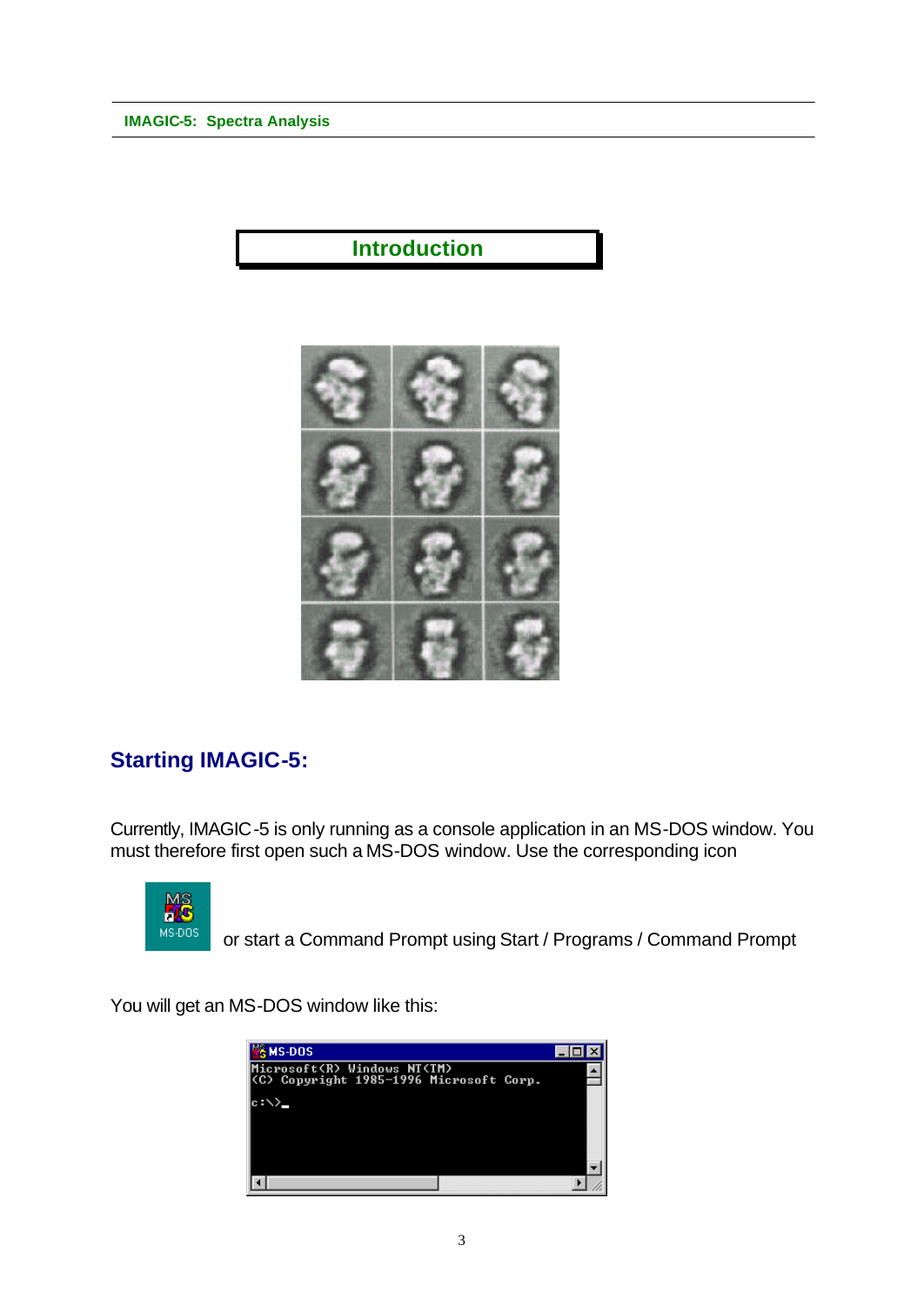Then change to your working directory:

```
c:\> cd c:\<my directory>
```
**you specify <my directory>**

To start IMAGIC-5 type:

```
c:\> c:\imagic\imagic
```
IMAGIC-5 will respond

∗∗ IMAGIC-5 welcomes you ∗∗

IMAGIC-COMMAND:

and is waiting for your command(s).

# **Some helpful hints when working in an MS-DOS window:**

First of all, it is a good idea to activate the so called DOSKEY feature which is available for most systems. When you enter and activate the DOSKEY command, you will later be able to use the arrow keys for scrolling through the list of commands you have entered before.

If you are running Windows NT, another helpful feature is the number of buffered lines of your MS-DOS console window. Use the right mouse button and click into the title bar of the MS-DOS window to activate the properties window. Please check out more details yourself.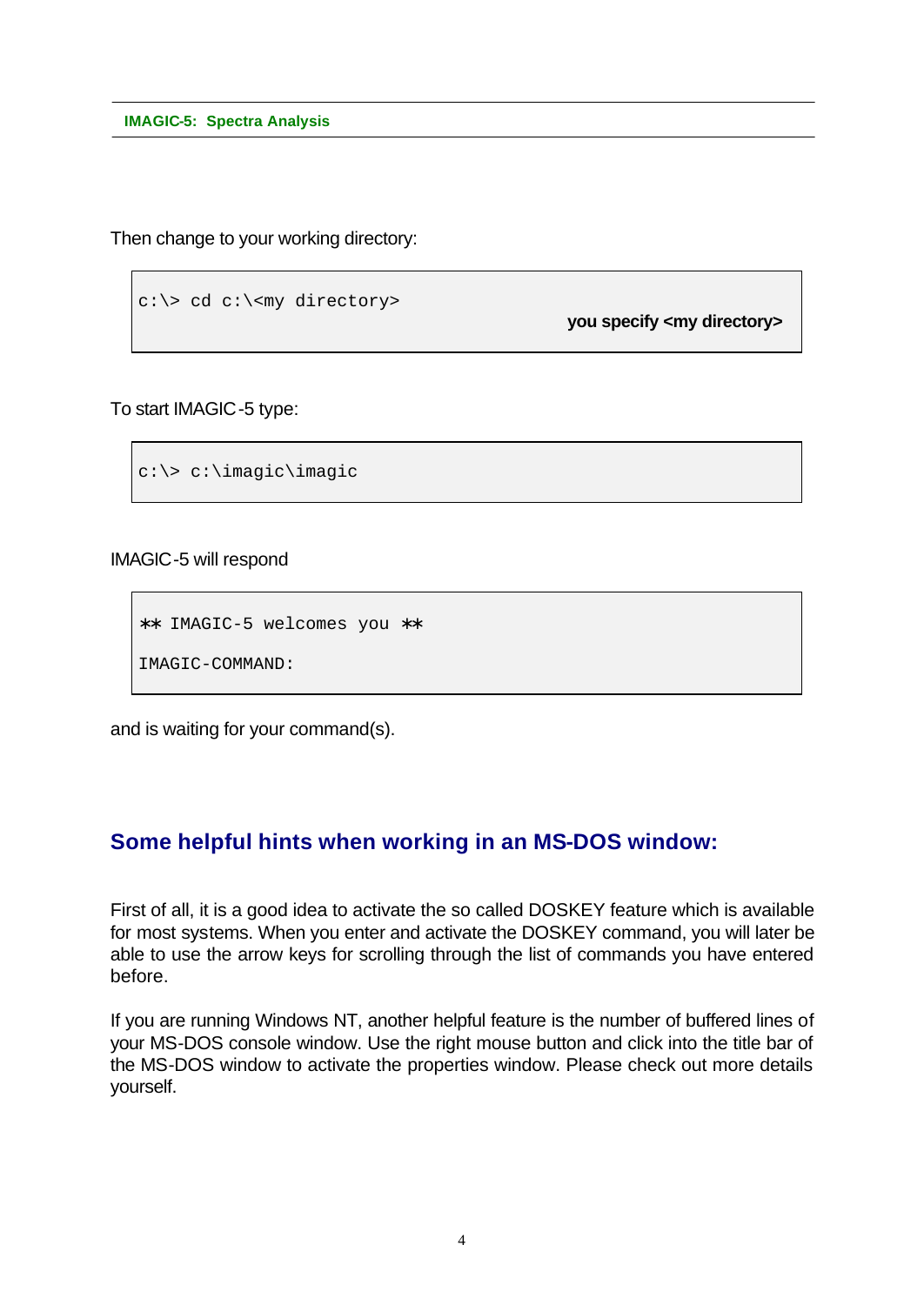# **Panic and worry: Don't !**

- ÿ You can always give **?** or HELP to get help at any level of IMAGIC-5.
- ÿ You can ask **?** for all questions that appear on the screen to get helpful explanation of what is being asked.
- $\triangleright$  You can always use the default answers (in brackets) by just giving CR, but, of course, you can also type your own ones.
- ÿ IMAGIC-5's general quit command is the **\*** . It is a legitimate answer to any question that appears on the screen and its effect is to leave the current operation.
- ÿ At any level of IMAGIC-5 you can give an operating system command by typing **!** or **\$** followed by the system command.

# **Looking for a specific IMAGIC-5 command:**

Since IMAGIC-5 responds to over one-hundred different commands, it is clear that we cannot go into details. If you need assistance on valid commands you can retrieve a list of all commands by typing MENU.

Example: try to find a command to import the raw spectra into IMAGIC-5:

```
IMAGIC-COMMAND: MENU *import
```
You will get a listing of all command names that have to do with "import":

```
IMAGIC-COMMAND: MENU *import
```

```
 &IMPORT-EXPORT-IMAGIC-FORMAT
 &IMPORT-PDB-TO-PLT
```
Now you can ask for specific HELP by typing:

IMAGIC-COMMAND: HELP \*import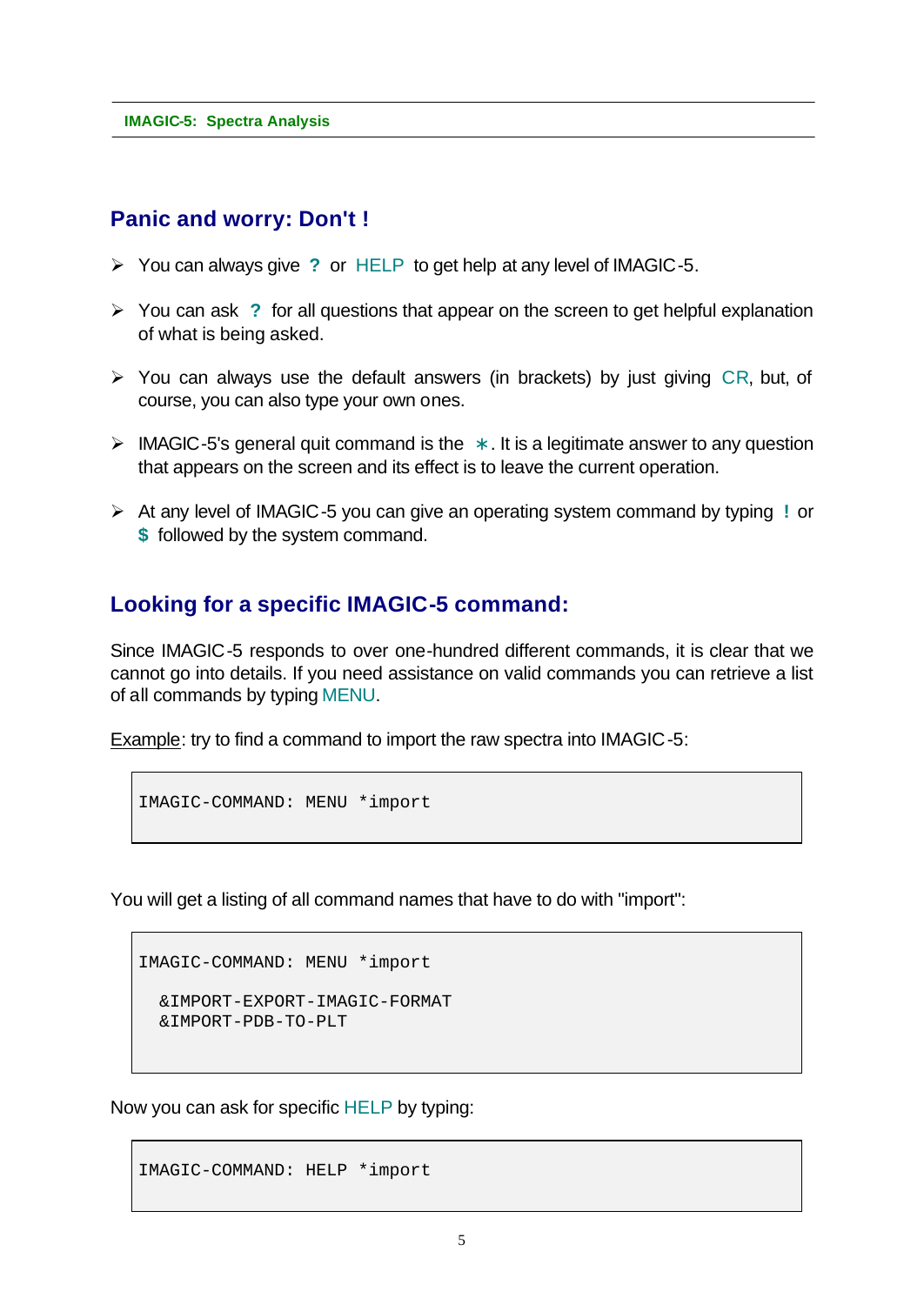# **How to run an IMAGIC-5 command:**

Example: creating test images with command TEST-IMAGE-CREATION

IMAGIC-COMMAND: TEST-IM **you can always use abbreviations of the command name** ∗∗ TESTIM welcomes you ∗∗ Output filename, image loc#s [test] : ? **you can give a ? to get help:** The filename consists of any string of characters that is compatible with the file system on your computer. The file filename may be followed by location numbers as in: myimage,1,20 in which case a total of 20 test images are generated by this program which occupy the first 20 locations of the image file. The file will be stored in the default directory you are working in. If you want another directory specify that by using the correct prefixes. Output filename, image loc#s [test] : **you can give a system command (for example to list the directory) by using a ! or \$:** Output filename, image loc#s [test] : \$ dir \*.img **(MS-DOS style) (Unix style: ! ls \*.img)** my\_file1.img my\_file2.img Output filename, image loc#s [test] : **if you only give RETURN then the default value in brackets (here "test") is used as your answer** Image dimensions X, Y [128, 128] : 64, 64 **your own answer etc.**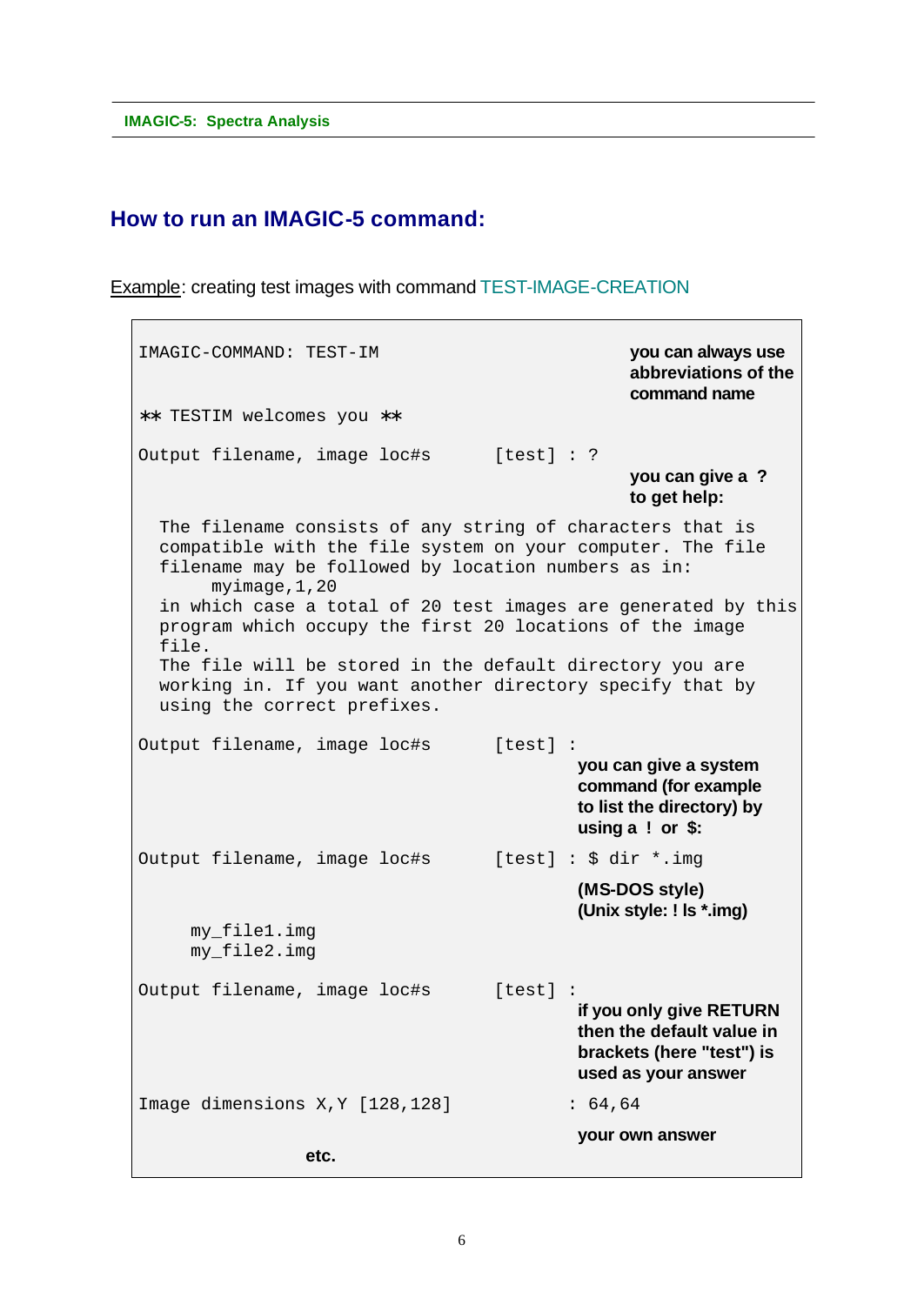# **The DISPLAY command:**

One of the most frequently used IMAGIC-5 commands is DISPLAY-IMAGE. In an XWindows / Windows NT environment, you can (and often will) start multiple display windows:

```
IMAGIC-COMMAND: DISP
∗∗ DISPLAY welcomes you ∗∗
Input image file, image loc#s :
```
The first question that will appear on the screen concerns the choice of the file you wish to display; go ahead and try to get one of the test images you just created on the screen. If you have forgotten the names of the images type:

```
Input image file, image loc#s : $ DIR *.img MS-DOS
or:
  Input image file, image loc#s : ! ls *.img UNIX
```
This is just an operating system call to get a list of the files you own. Look for files with the extension ".img".

Specify the image file you want to display:

```
IMAGIC-COMMAND: DISP
∗∗ DISPLAY welcomes you ∗∗
Input image file, image loc#s : test
```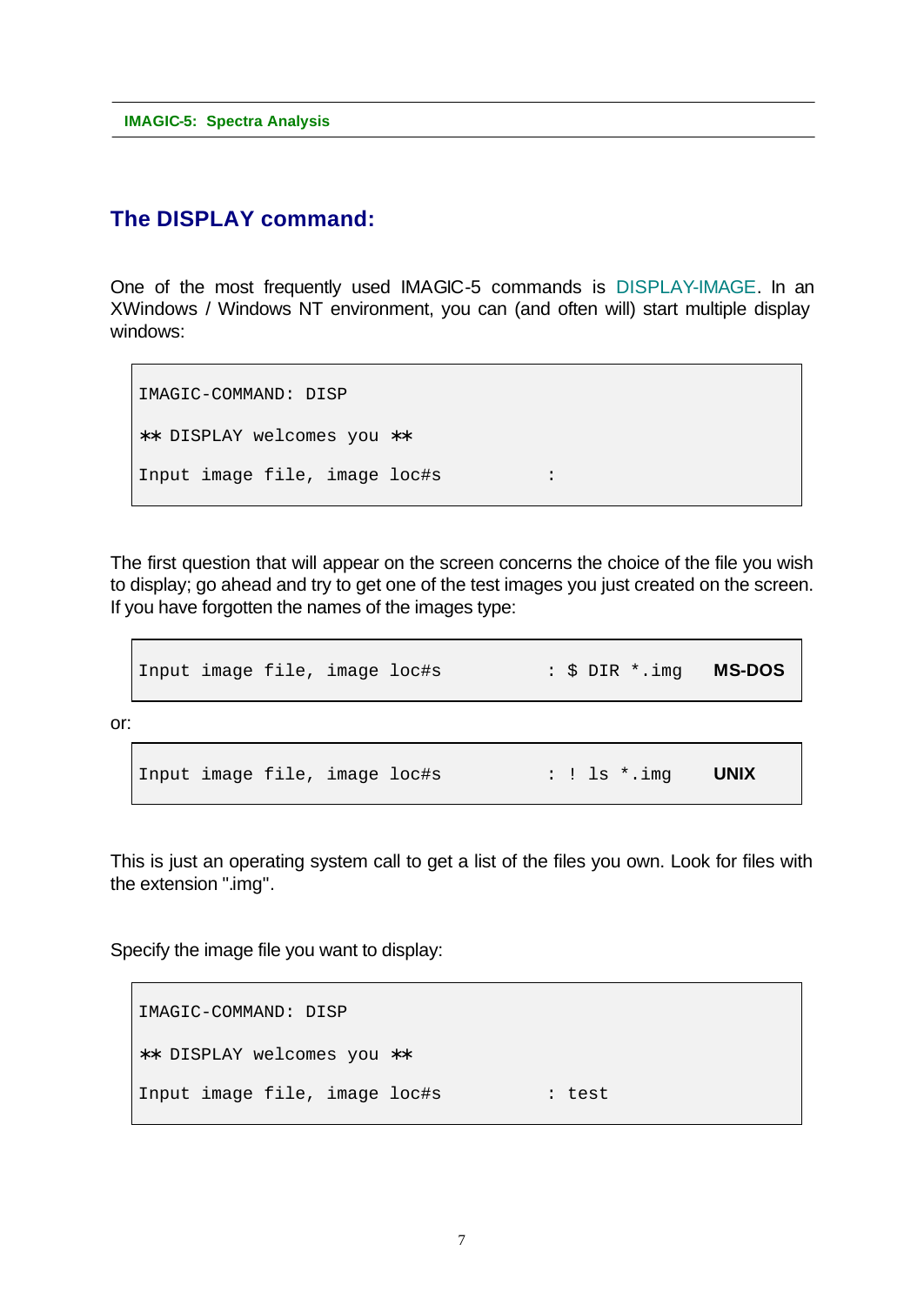Before continuing IMAGIC-5 first shows you some information about the specified image(s), like:

```
Image name and parameters [and history]:
TEST IMAGE
SIZE: 64,64 LOC: 1 TYPE: REAL CREA.DATE:21-10-1999
TESTIM:SIEMENS STAR,
```
In a windows environment IMAGIC-5 will ask you to give the display window size, for example:

Give size of the display window  $[512,512]$  : 800,600

Then IMAGIC-5 will show a list of all parameters (display settings) that are currently set for displaying your images, for example:

```
Current DISPLAY settings:
Input image FILE name : test
LOCATION numbers : 1 to: 3
Output DEVICE : XWINDOW
SCALE factor \qquad \qquad : \qquad 1.0000MINX, MAXX : 1 to: 64
MINY, MAXY : : 1 to: 64
GREYVALUES : : AUTOMATIC
ERASE screen : : NO
STARTing point (top left) : 1, 1
Display of NAME and location : LOCATION
Video lookup table (VLT) : STANDARD BLACK/WHITE
Change parameter settings
(ERASE,SCALE,LOC,START,SCAN,SAVE,BYE ...)? [NO] :
```
If you do not understand the meaning of a parameter, don't hesitate to answer **?** .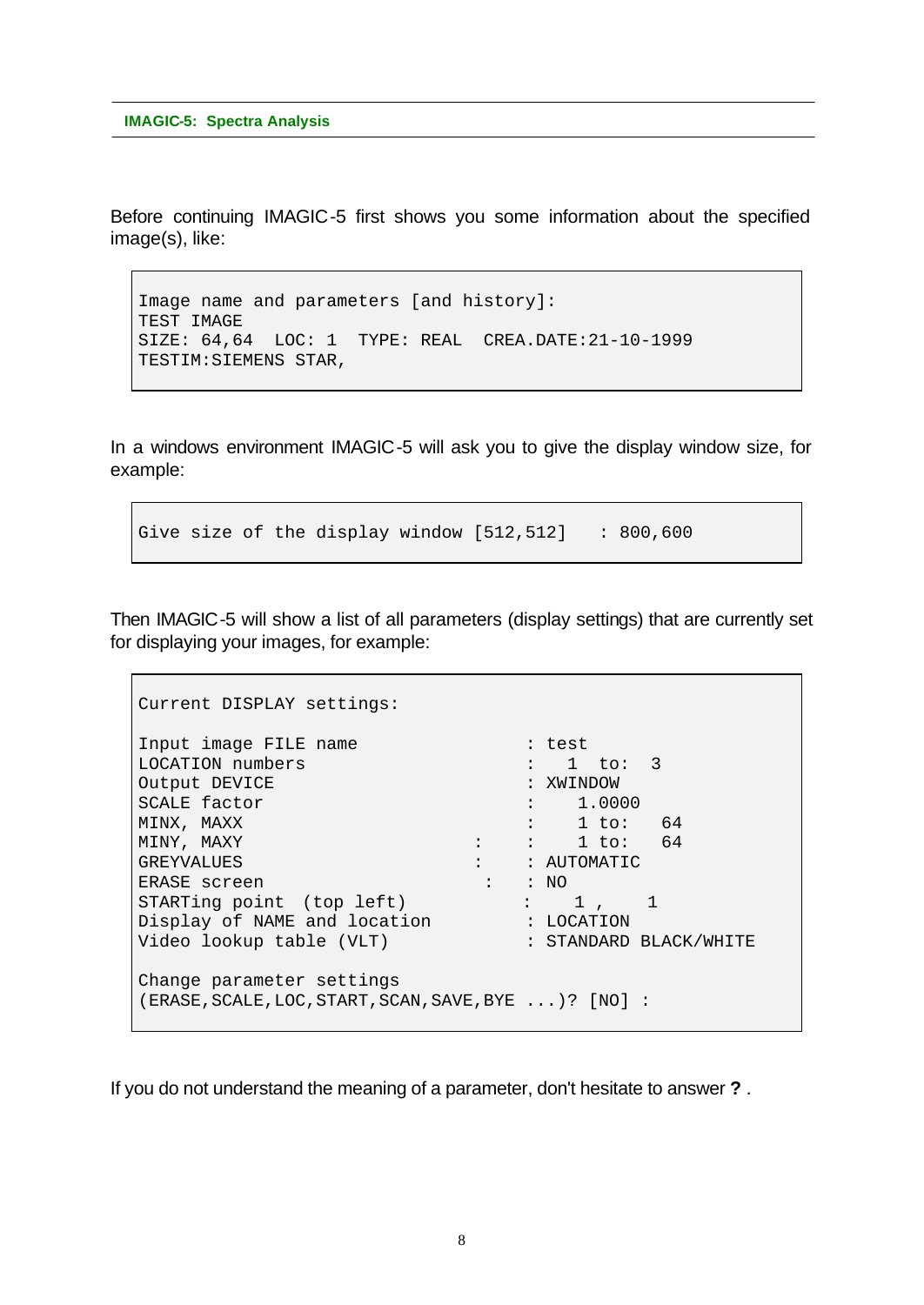Then just give RETURN, which means "NO MORE CHANGES". IMAGIC-5 will display your image(s) and will return to the parameter setting as shown above.

Change parameter settings (ERASE,SCALE,LOC,START,SCAN,SAVE,BYE ...)? [NO].: NO

If you want to change some of the parameters, please look at the words written in uppercase. If you answer the question "Change parameter settings ?" by typing such a word you can change the corresponding parameter(s).

#### Example:

In the parameter setting above the scale factor is 1.0. If you want a scaling of 2.3, answer:

```
Change parameter settings
(ERASE,SCALE,LOC,START,SCAN,SAVE,BYE ...)? [NO] : SCALE
```
IMAGIC-5 will show you the current image size and ask you the next question:

```
Image size is : 64 \times 64Give scale factor for display [Def=1] :
```
You can specify the desired value, like:

Image size is : 64 x 64 Give scale factor for display [Def=1] : 2.3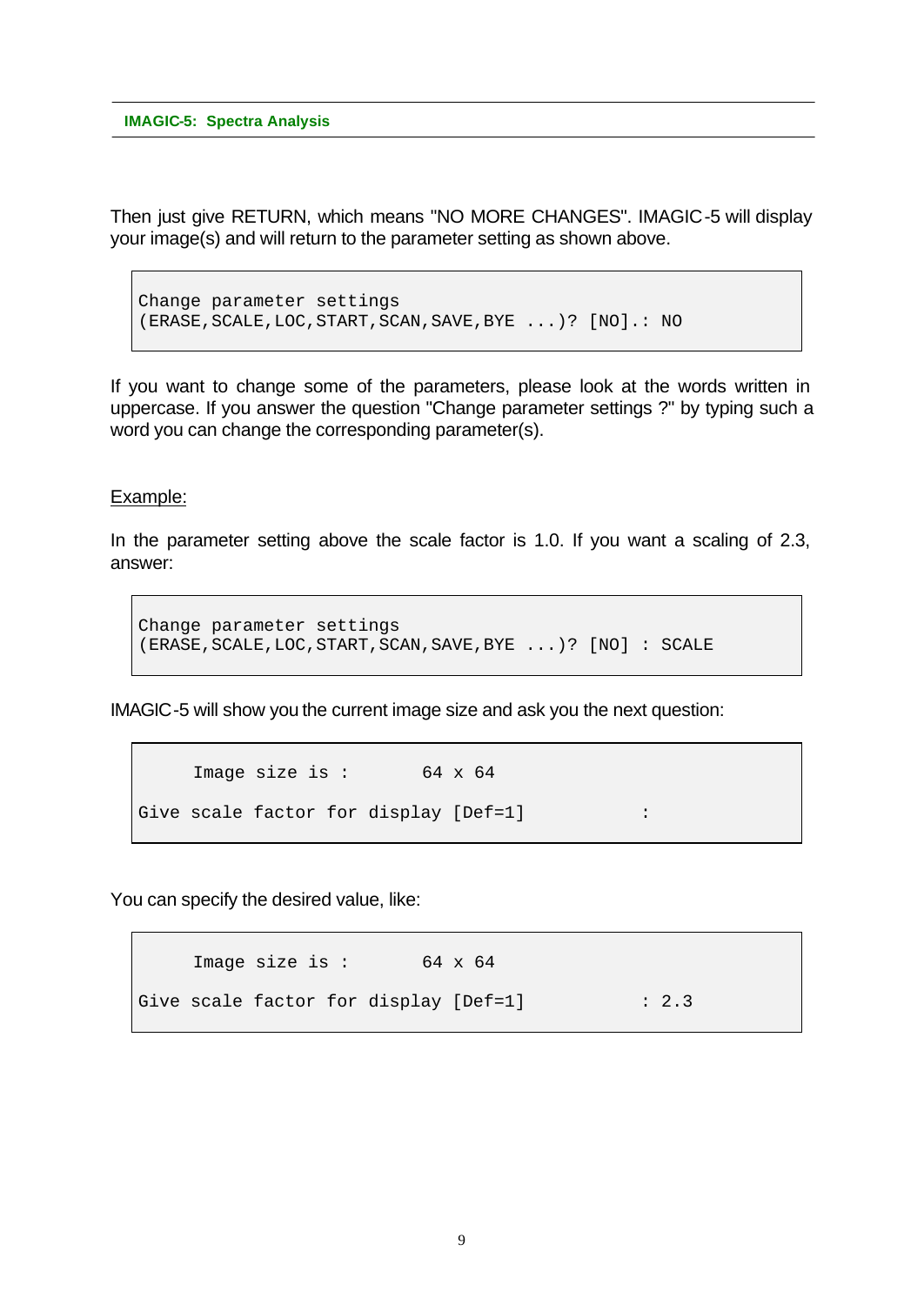IMAGIC-5 will change the parameter and show you the new settings:

```
Current DISPLAY settings:
Input image FILE name : test :
LOCATION numbers \qquad \qquad : \quad 1 \quad \text{to:} \quad 3Output DEVICE : XWINDOW
SCALE factor : 2.3000
MINX, MAXX : 1 to: 64
MINY, MAXY : 1 to: 64
GREYVALUES : AUTOMATIC
ERASE screen : NO
STARTing point (top left) : 1, 1
Display of NAME and location : LOCATION ONLY
Video lookup table (VLT) : STANDARD BLACK/WHITE
Change parameter settings
(ERASE,SCALE,LOC,START,SCAN,SAVE,BYE ...)? [NO] :
```
You don't have to worry if you want to change more than just one parameter, the program will loop back to this question after you changed something. Once the setting will be correct and you want to see the images. Answer "NO CHANGES" by giving RETURN:

```
Change parameter settings
(ERASE,SCALE,LOC,START,SCAN,SAVE,BYE ...)? [NO].: NO
```
IMAGIC will display the images #1, #2 and #3 of file test on the monitor using the specified parameters.

If you want to leave the DISPLAY program give BYE or **\*** . Also try to use command EXIT and see what happens.

```
Change parameter settings
(ERASE,SCALE,LOC,START,SCAN,SAVE,BYE ...)? [NO].: BYE
```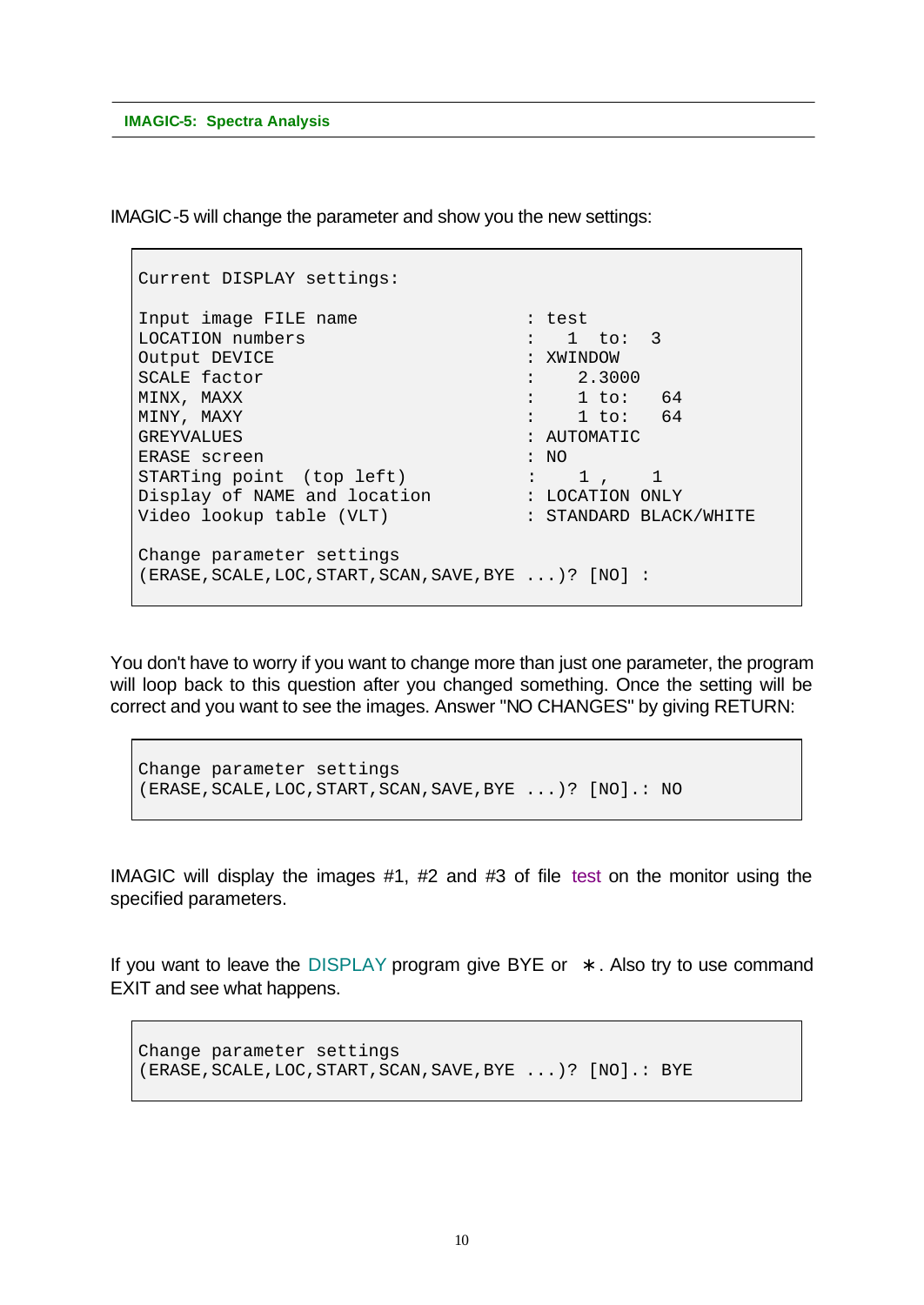### **The PLOT command:**

This command is working (in a similar way) like DISPLAY but is used to display curves, profiles, spectra stored in either IMAGIC-5 plt format or as one-dimensional (1D) IMAGIC-5 image files. The design of PLOT is similar to the one of DISPLAY. There are also many options which you can choose and which are shown in "Current PLOT settings". Option NO CHANGE also means everything is specified, go ahead and display the curve.The command can be started by giving PLOT.

### **Image sequences in IMAGIC-5**

Every IMAGIC-5 image file can contain a sequence of images. All images in the sequence will automatically be treated by the procedure unless the user specifies a set of image location numbers explicitly, like in:

etc.

```
IMAGIC-COMMAND: COPY-IM
∗∗ COPYIM welcomes you ∗∗
Input file, image loc#s : test,10,64
```
in which case the images number 10 to 64 are used-

### **The IMAGIC-5 co-ordinate system**

The IMAGIC-5 co-ordinate system is a right-handed system with its (1,1) origin in the top-left corner of the image. The length of the lines (number of rows/columns) is IYLP1 and the number of lines is  $IXI$  P1:

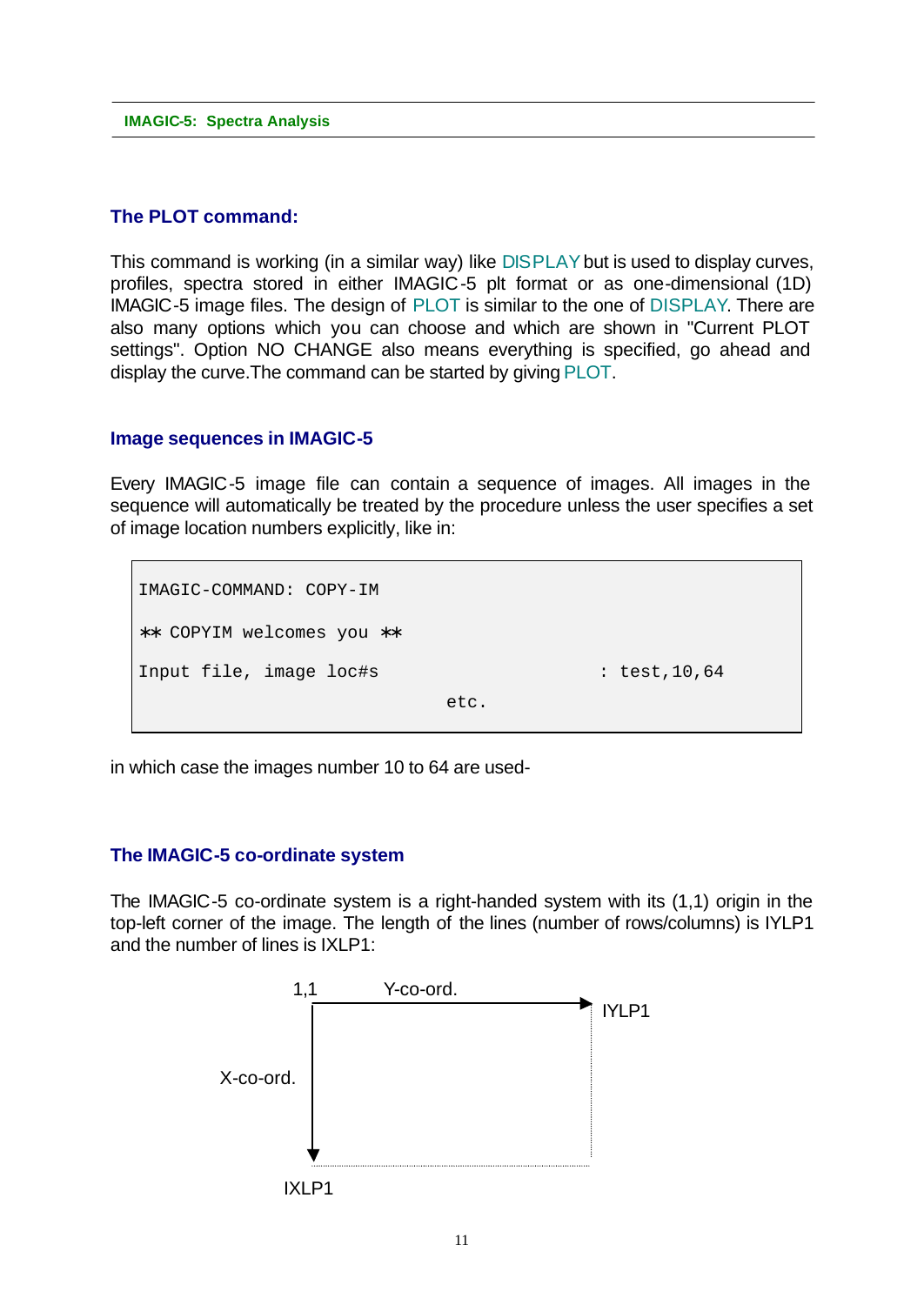The centre of the image, for almost all operations on the image, is given by:

$$
(IXMID, IYMID) = (IXLP1/2 + 1, IYLP1/2 + 1).
$$

This point is also the default centre of rotational symmetric masks and the like.

## **Starting IMAGIC-5 from many windows**

You can start IMAGIC-5 in more than only one terminal window. For example: it can be very helpful to use one window for command DISPLAY while playing around / testing filter parameters with command BAND-PASS-FILTER in an other window.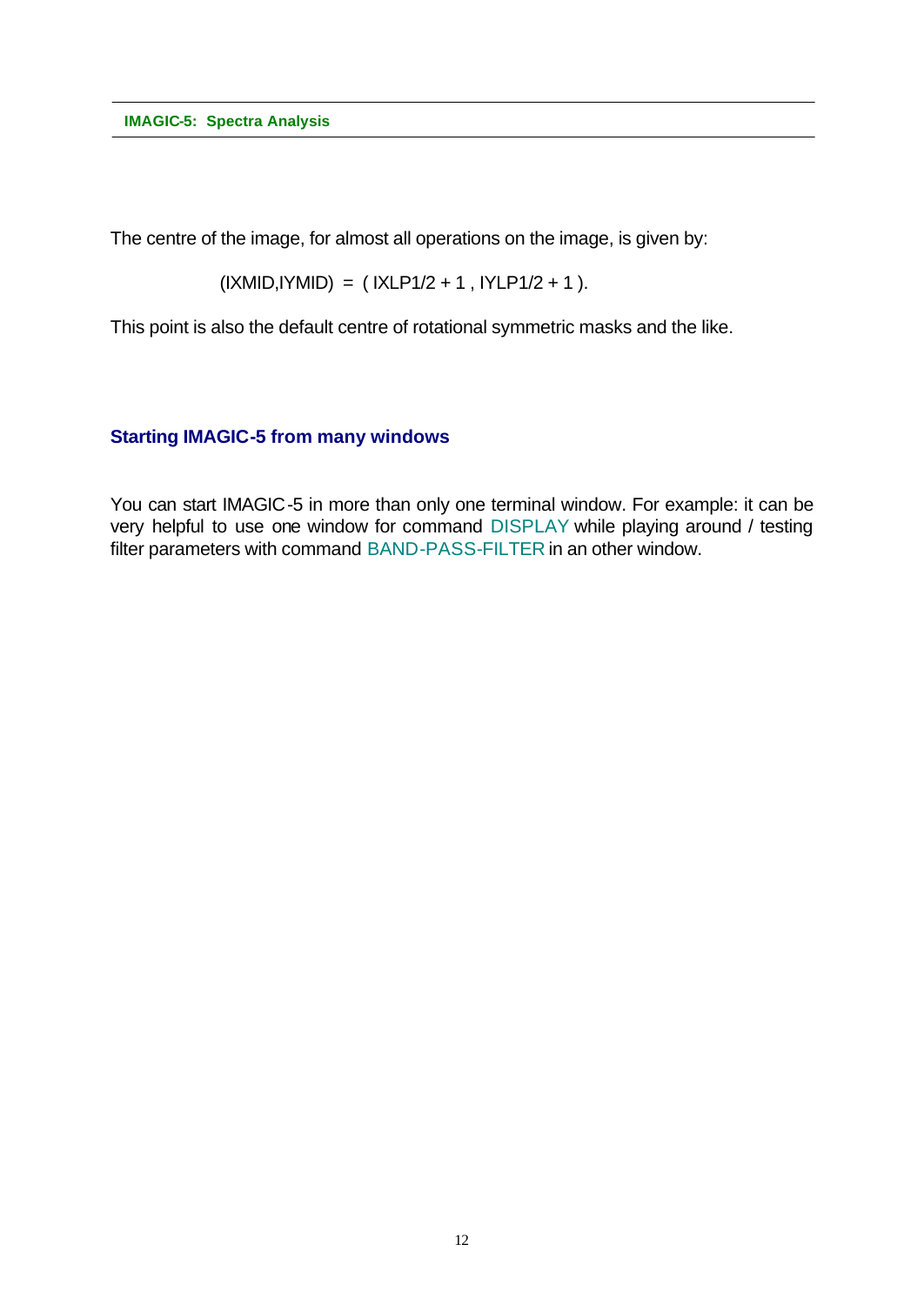# **Classification of Spectra**



The purpose of this chapter is to provide the user with guidance in a practical hands-on to classify spectra.

All rights reserved

© Image Science Software GmbH Berlin, Germany http://www.ImageScience.de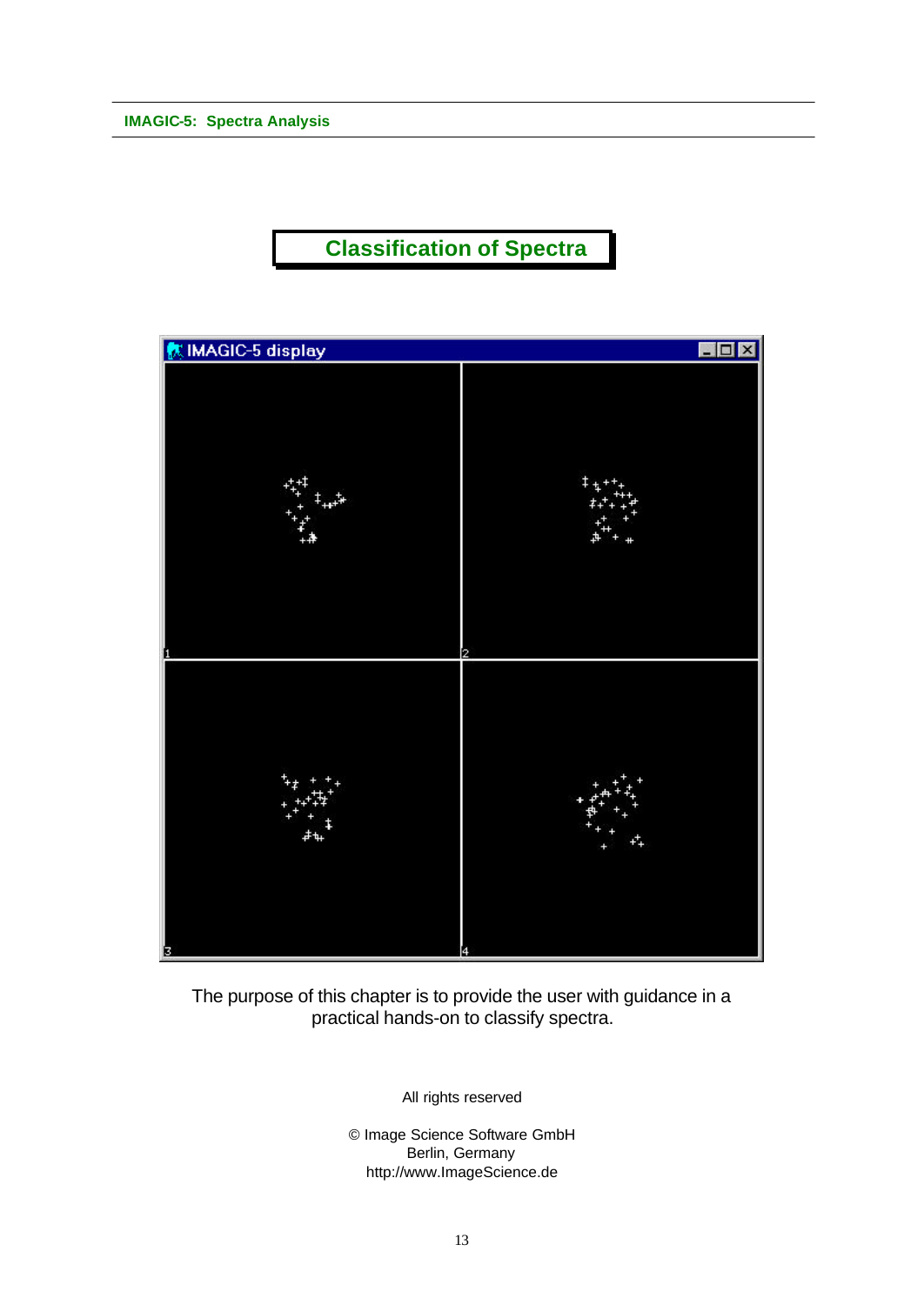# **Import Spectra Data**

The spectra are stored as lines of a two-dimensional (2D) image, which is stored as "raw data" in integer 16bit format and which was created a Silicon Graphics workstation. First convert this image into IMAGIC-5 format:

Call IMPORT-EXPORT-IMAGIC-FORMAT or EM2EM, respectively:

```
IMAGIC-COMMAND: EM2EM
∗∗ EM2EM welcomes you ∗∗
Data format of the input to be converted : RAW
Export to which data format [?] : IMAGIC
Input = set of 2D sections of a 3D volume: NO
Input image file (WITH EXT.) : 7700 scans.dat
                                     You select
Mode of input : 2D
                                     The spectra are
                                    stored as 2D image
Give image dimensions X, Y : 7700,1552
Data type of the input file : INTG
Move the input image upside down : NO
Workstation of input file \qquad: Silicon
Output image file (NO EXT.) : scans
                                     You select
Pixel spacing in Angstroem (X, Y, Z) : 0,0,0
                                     Not important here
```
In the example we called the IMAGIC-5 file "scans".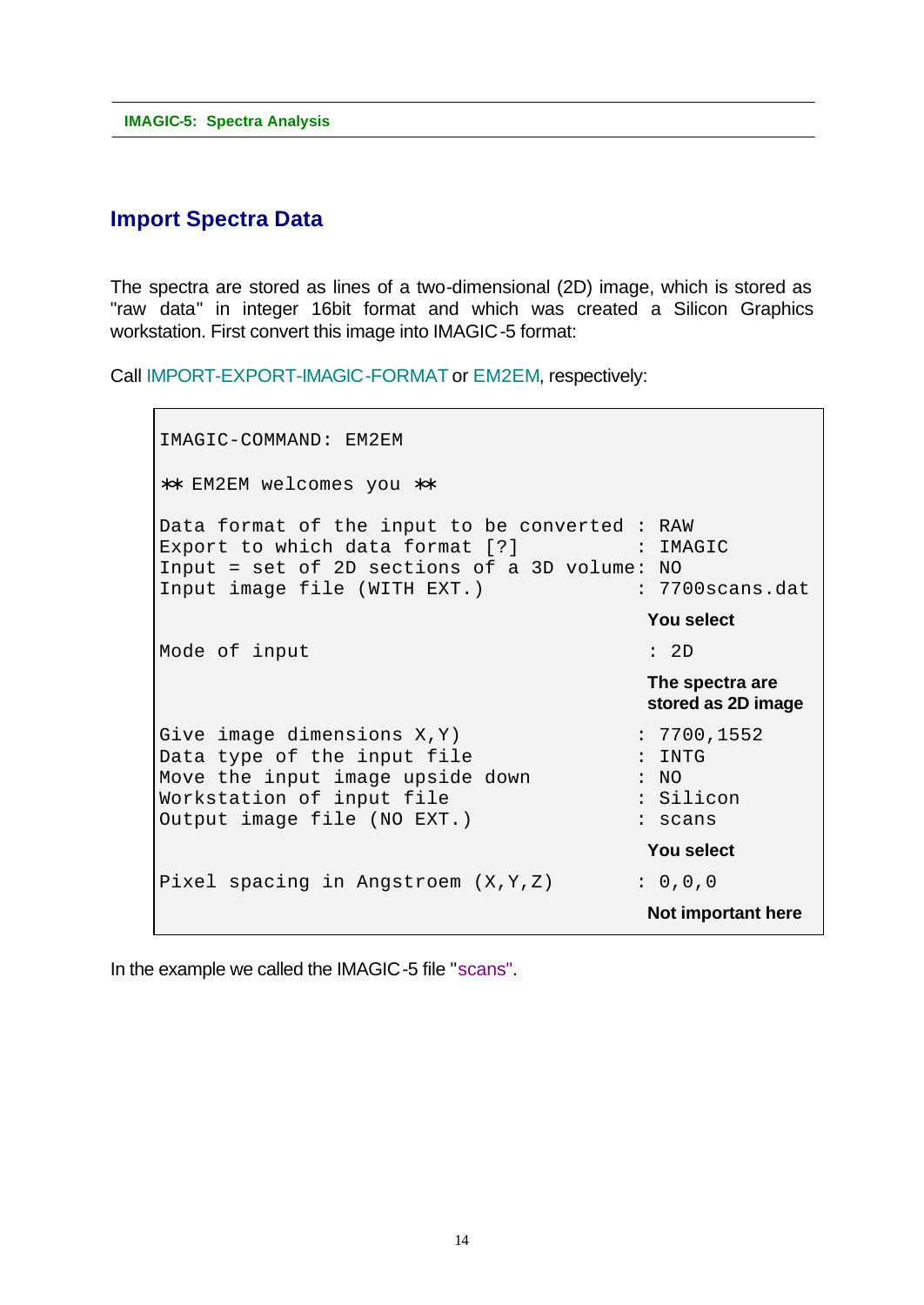### **Check the converted image**

Use command DISPLAY to check the imported image. Since the monitor screen is smaller than the image size, the image will automatically be scaled with a scale factor smaller than 1. To display part(s) of the image 1:1 (SCALEFACTOR 1.0) please use the options MINX, MINY or SCAN. Use **?** if you need help.

### **Create spectra (1D images)**

What we really need is not one single image but a series of 1D images representing all spectra. The easiest way to do this is to simply create a new IMAGIC-5 header:

Call CREATE-HEADER:

```
IMAGIC-COMMAND: CREATE-HEAD
∗∗ CREAHEAD welcomes you ∗∗
Output header filename, loc#s : scans,1,7700
                                     Number of spectra
Give image dimensions X, Y : 1, 1552
                                     Length of spectra
Data type : INTG
                                     Same as before
Give title : B800 BANDE
                                     You can give a
                                    headers text (info)
```
Now IMAGIC-5 will interprete the input file (scans) as a series (of 7700) 1D images

You can display (plot) the various curves by using command PLOT. The design of PLOT is similar to the one of DISPLAY. There are also many options which you can choose and which are shown in "Current PLOT settings". Option NO CHANGE also means everything is specified, go ahead and display the curve.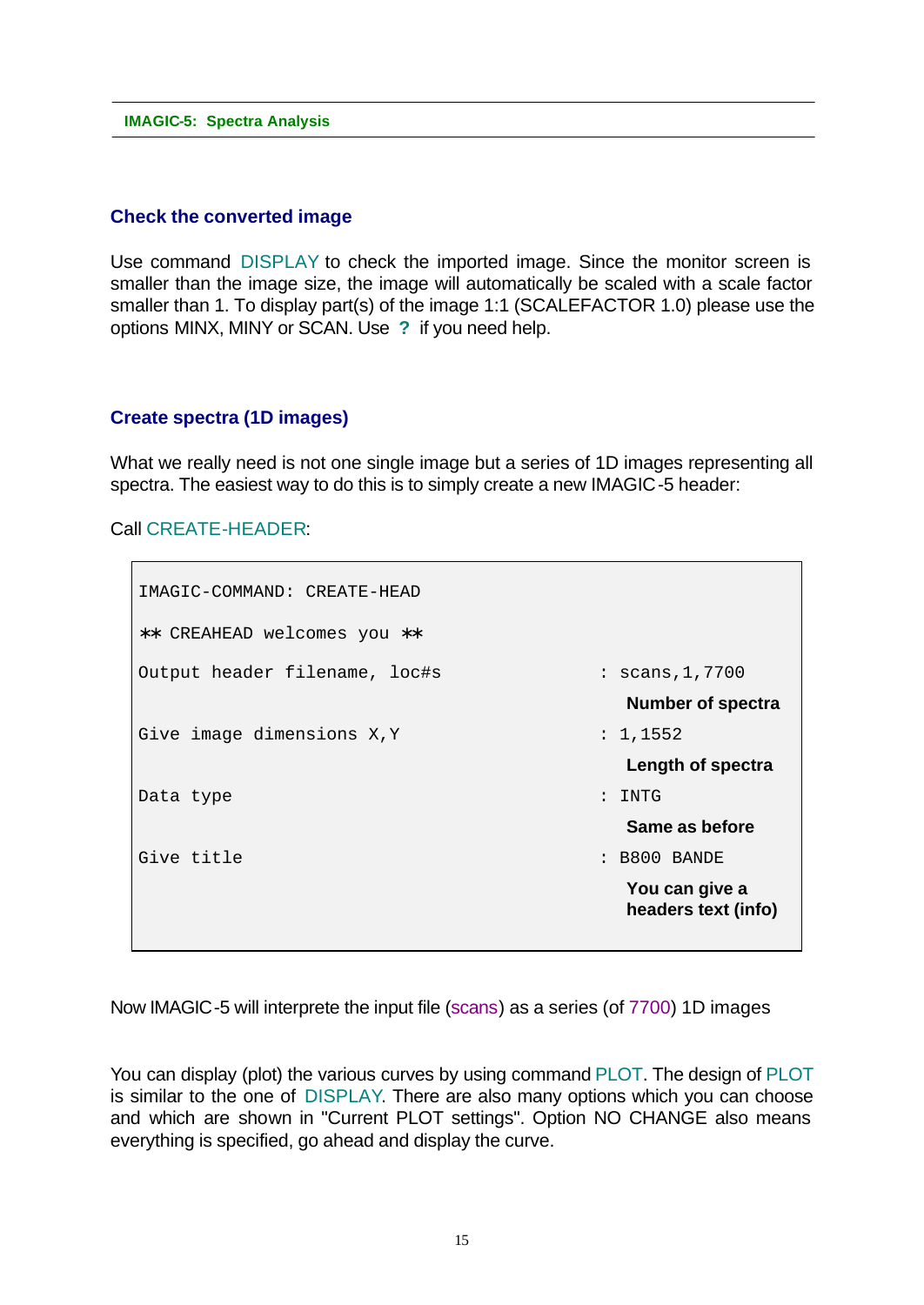### **Normalisation and band-pass filter:**

There are a number of IMAGIC-5 commands to normalise, filter, manipulate 1D images (curves, spectra). If you you want to do so try to play around with commands like:

ARITHM-WITH-CURVE CUT-CURVE FILTER-CURVE MSA-CURVE-MASK PRETREAT-CURVE

As usual use HELP  $*$ ARITHM (for example) for details and/or ? if you need help to answer a certain question.

Concerning filter parameters (in command FILTER-CURVE, for example): If you want to calculate the frequency cut-off in terms of spatial frequency, then here is an example. Say that the image is scanned such that each pixel is of size *x***.** Then in the Fourier transform, the edge of the image corresponds to the maximum spatial frequency 1/ $(2 *$ *x*). Remember that the centre of the transform is zero spatial frequency. Thus a fraction *f* (between 0 and 1) corresponds to a spatial frequency of

$$
\frac{f}{2 * x}
$$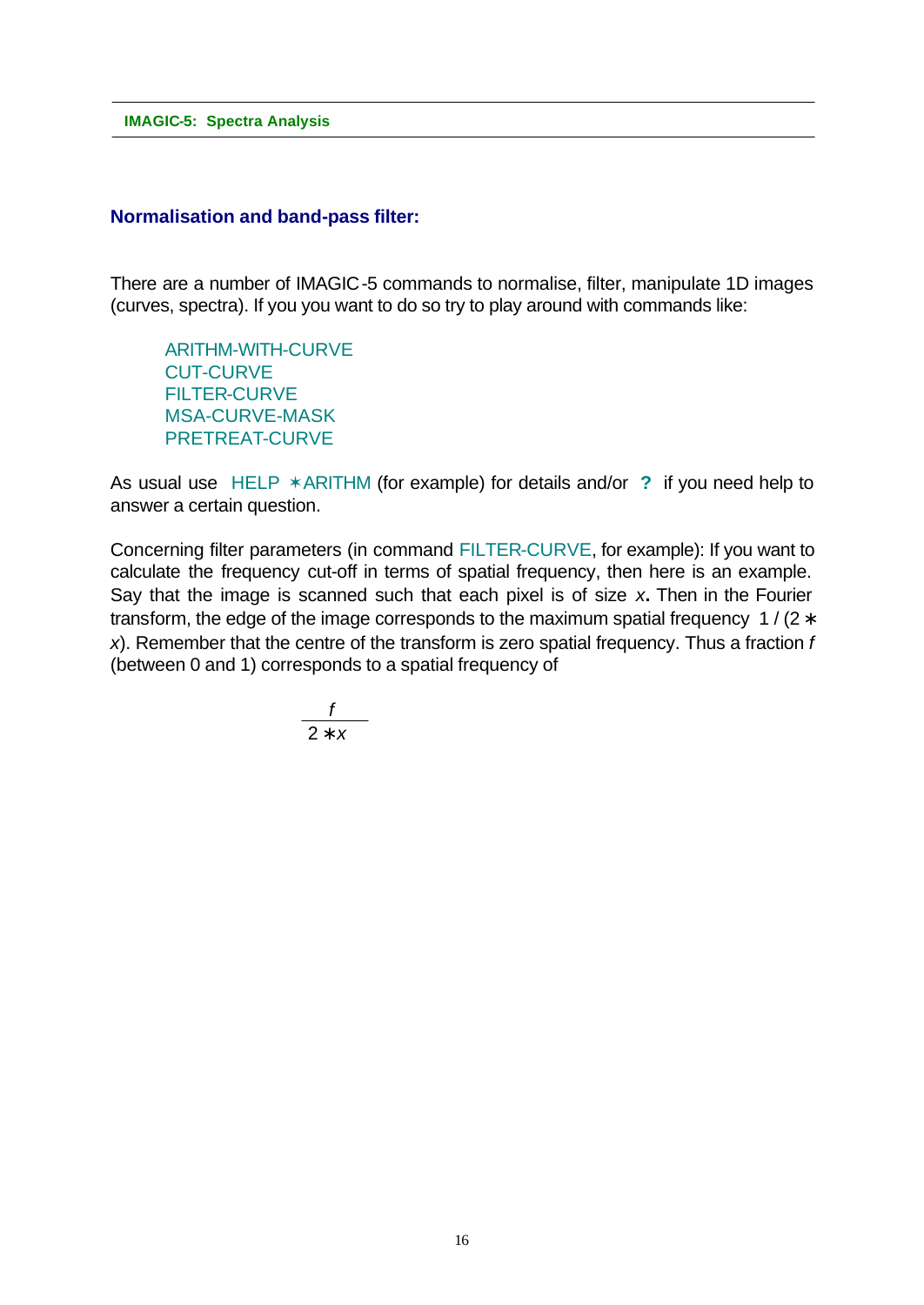### **Multivariate statistical analysis (MSA):**

Input images are the original or manipulated 1D images (scans). Call MSA-RUN:

```
IMAGIC-COMMAND: MSA-RUN
∗∗ MSA welcomes you ∗∗
Choose mode: FRESH-MSA, REFINE [F] : fresh
Distance:
EUCLIDIAN, CHISQUARE, MODULATION : modulation
                                              use modulation distance
Filename input aligned "images" : scans
Are there any inactive images? [NO] : no
                                  if wanted some specta can be excluded
Give input MSA mask file [none] : none
Eigenimages output file : scans_eigen<br>Pixel coordinates output file : scans_pixcoo
Pixel coordinates output file \qquad \qquad : scans_pixcoos
Eigenpixel vectors output file : scans_eigenpix
Give number of iterations (<64) : 24 "real science": >23
Give number of eigenimages (<69) : 68
Overcorrection factor (0< ocf< 0.9) : 0.8
Rootname for registration files : scans msa
```
The results of MSA-RUN are mainly stored in the header file of the input images, in an ASCII registration file (scans\_msa.lis) and in the (output) eigenimages (scans\_eigen), which you can visualise with PLOT.

### **Classification:**

The next step is the classification within the hyper-space created by MSA-RUN. Call MSA-CLASSIFY:

```
IMAGIC-COMMAND: MSA-CLASSIFY
∗∗ CLASSIFY welcomes you ∗∗
Input to be classified [IMAGES] : images
Input images file (treated by MSA) : scans
Percentage of images to be ignored [0] : 0
Active factors for classification? [69] : 69
                                      this number must be less/equal
                                      the one used in MSA-RUN
```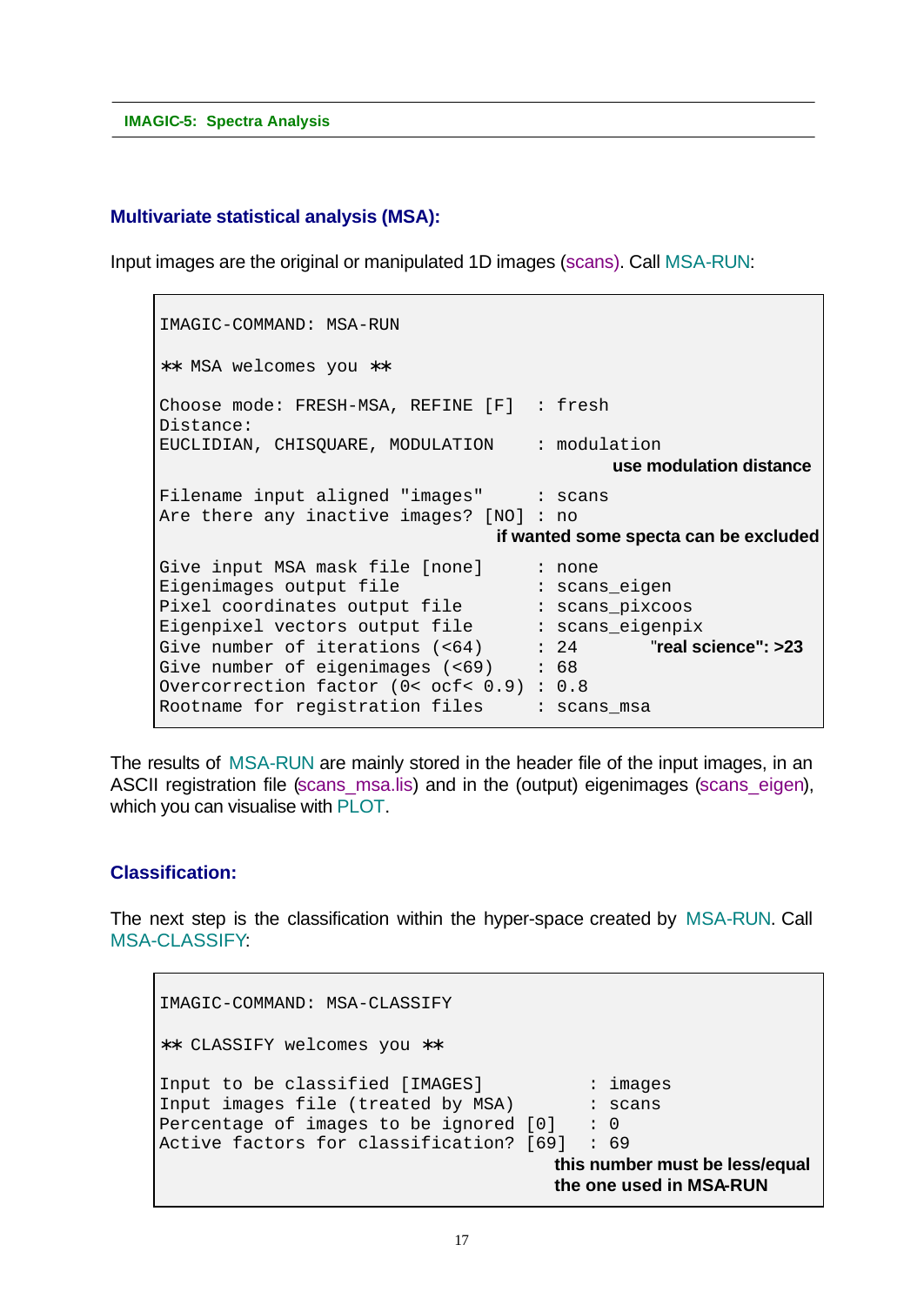Try a tricky normalisation? [NO TRICKS] : no Weight the factorial coordinates  $[NO]$  : no Plot the classification trees [YES] : no Maximal amount of other print output : no Classification (MSA) maps stored [NO] : no What NUMBER of classes do you wish ? : 50 **you select** Name for output result files : scans\_classes50 Mass threshold parameter ? [0] : 0

The most important results file is an ASCII text file with extension ".lis" (scans classes50.lis). Please have a look at the last table to get an idea, which classes are best, etc.

### **Class-sums of the spectra (averages):**

Call MSA-SUM:

IMAGIC-COMMAND: MSA-SUM ∗∗ CLASSUM welcomes you ∗∗ Input aligned images in the seams of the scans Rootname of input classification files : scans\_classes50 Output class averages [classums] : scans\_clssums50 Downweight small classes? [YES] : yes<br>Produce summing statistics: : : : no Produce summing statistics: Fraction of worst class members to ignore : 0 **you select**

Please look at the class-sum images with PLOT. If necessary you can re-do the classification with less or more classes.

To get an idea how the MSA hyperspace looks like you can use command MSA-MAP, which creates projections onto two hyperspace axes. These projections can be created for the single images/spectra or the (centre of the) classes. Use DISPLAY for visualisation.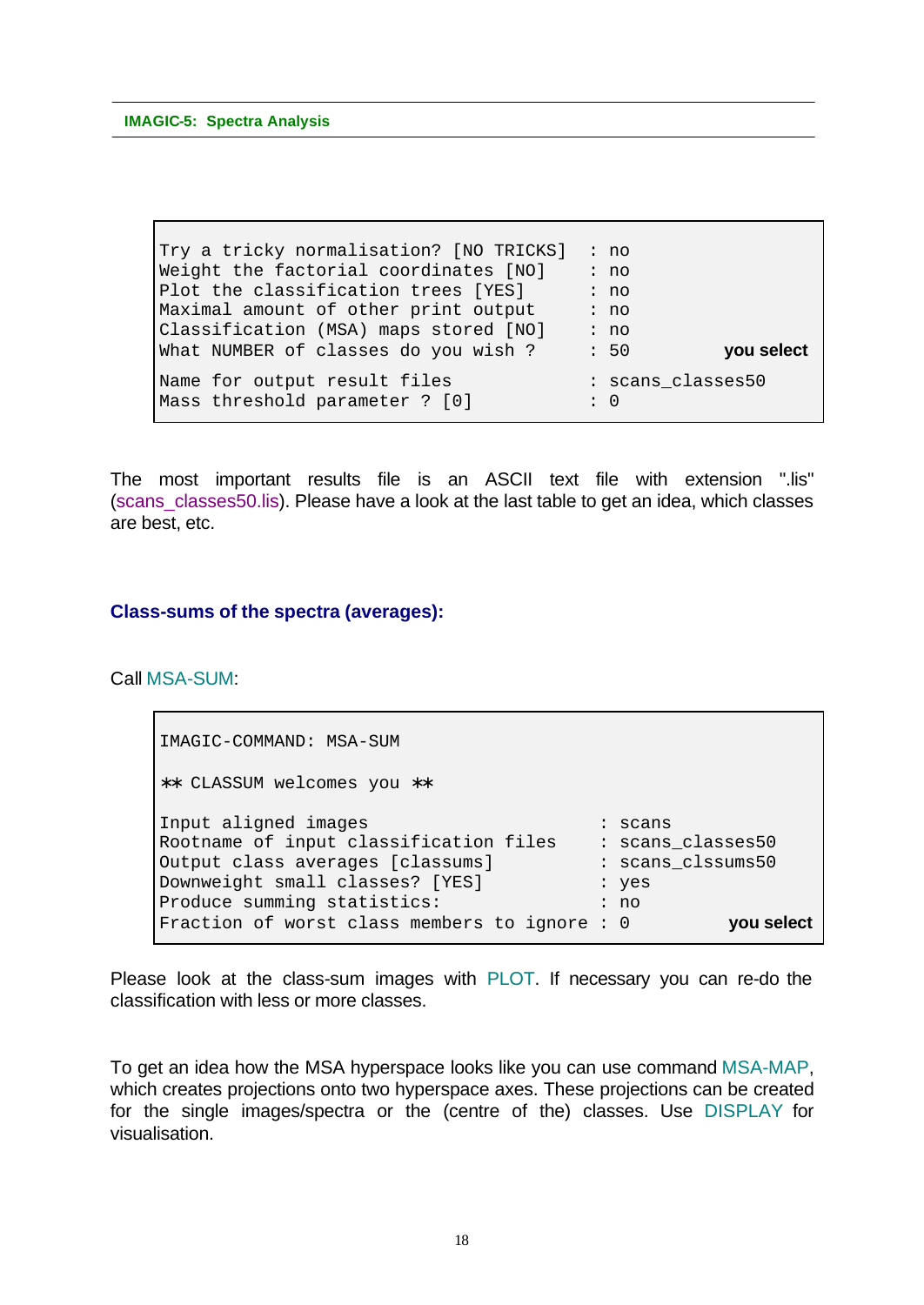### **Publication**

Write a nice paper for Nature, Science, etc. This writing you have to do yourself as, unfortunately, the corresponding IMAGIC-5 commands (WRITE-FOR-NATURE, etc.) are still in preparation.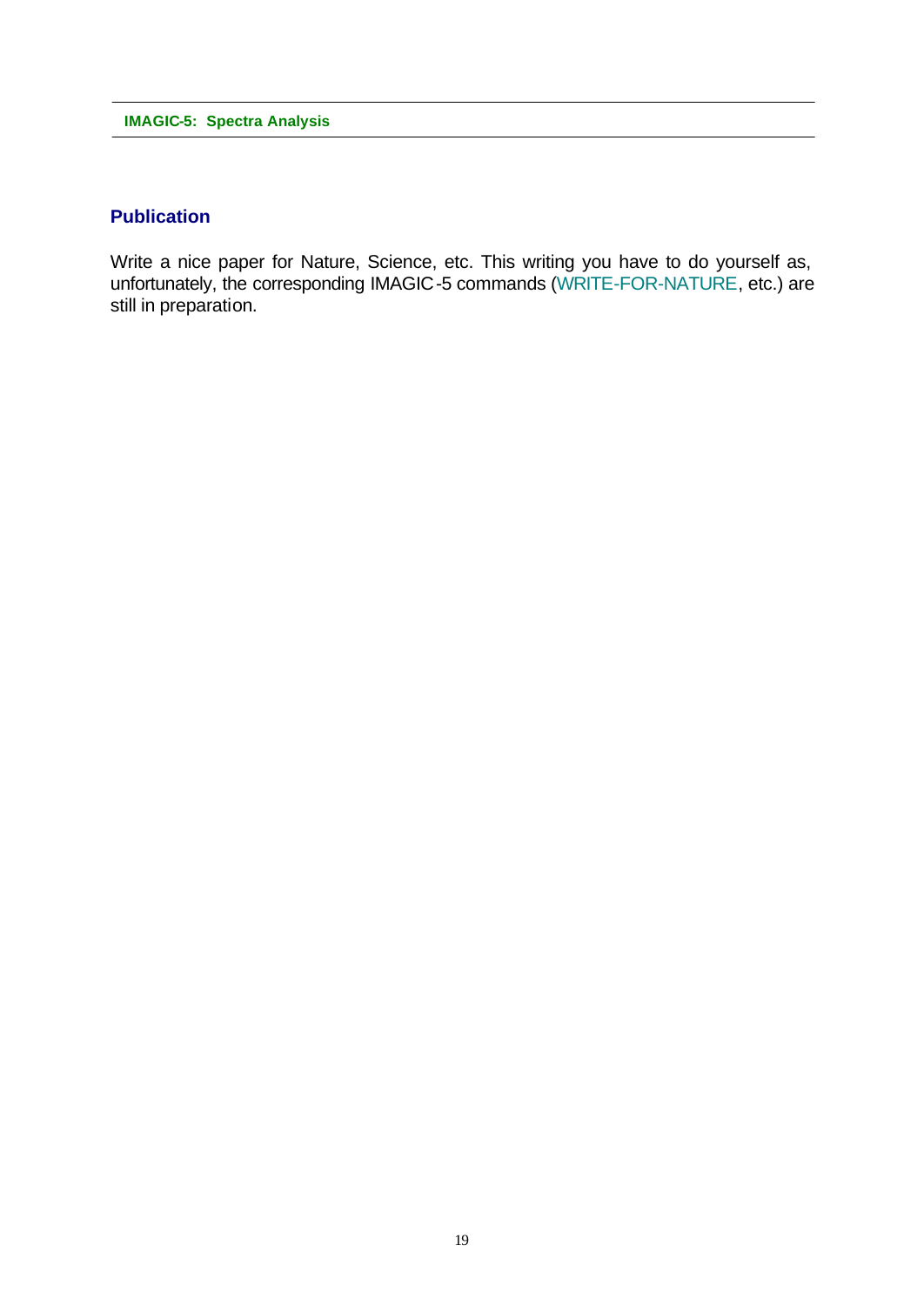

Some image processing references for your further reading enjoyment:

**M van Heel, B Gowen, R Matadeen, EV Orlova, R Finn, T Pape, D Cohen, H Stark, R Schmidt, M Schatz and A Patwardhan (2000) Single-particle electron cryo-microscopy: towards atomic resolution. Q. Rev. Biophys. 33: 307-369.**

WebPages:

www.ImageScience.de www.ImageScience.de/imagic

### IMAGIC-5

M van Heel and W Keegstra (1981) IMAGIC: A fast, flexible and friendly image analysis software system. Ultramicroscopy 7: 113-130.

M van Heel, G Harauz, EV Orlova, R Schmidt and M Schatz (1996) A new generation of the IMAGIC image processing system. J. Struct. Biol. 116: 17-24.

### Multivariate Statistical Analysis and Classification

M van Heel and J Frank (1981) Use of multivariate statistics in analyzing the images of biological macromolecules. Ultramicroscopy 6: 187-194.

M van Heel (1984) Multivariate statistical classification of noisy images (of randomly oriented biological macromolecules). Ultramicroscopy 13: 165-183.

M van Heel (1989) Classification of very large electron microscopical data sets. Optik 82: 114-126.